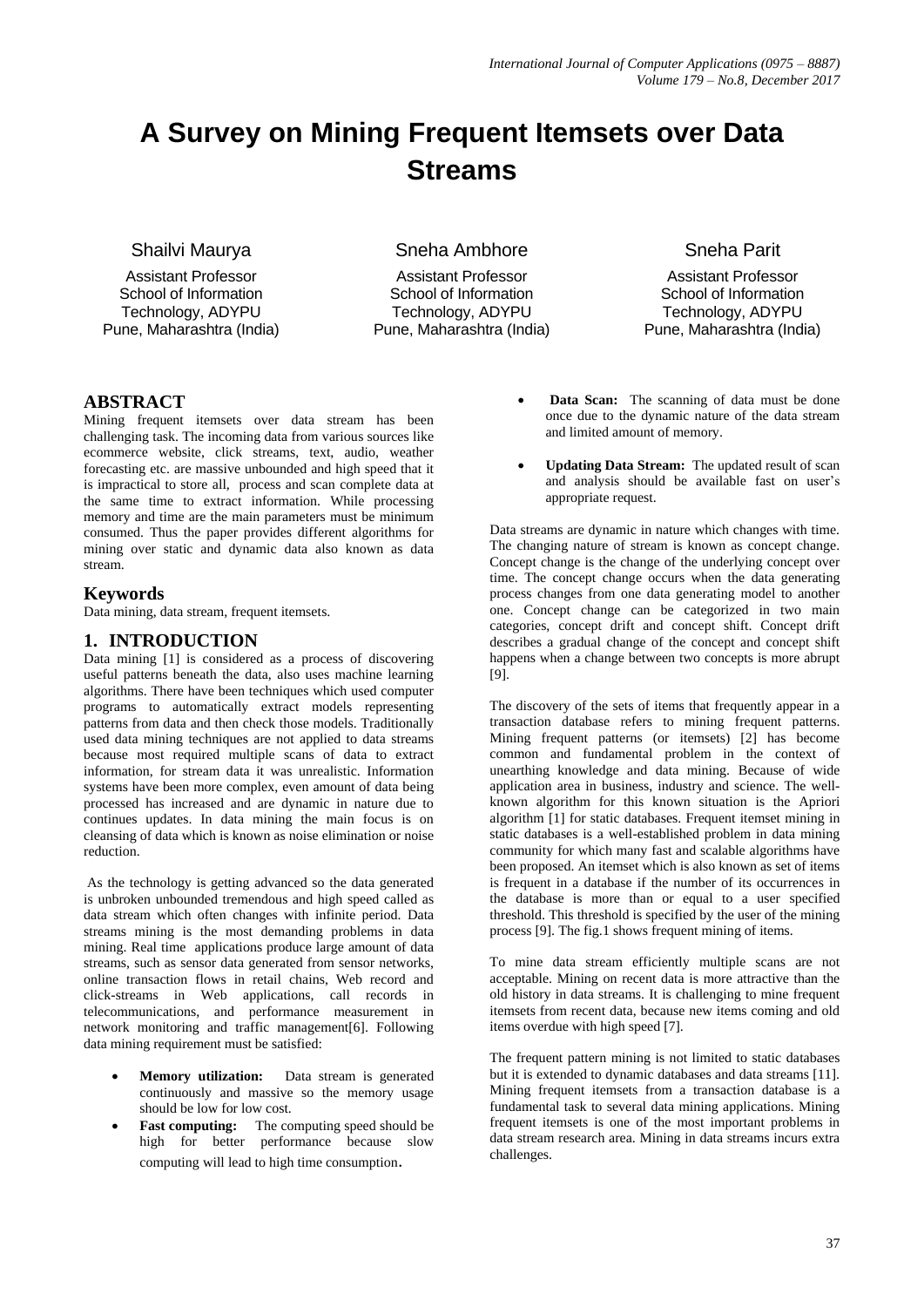## **2. RELATED WORK**

In this section various algorithms for mining frequent itemsets over static or dynamic data was developed were Apriori algorithm [1] based on association rule was proposed by Agrawal and Srikant for static database. The algorithm discovered association rule between large set of dataset of sales transactions. The proposed hybrid algorithm called as AprioriHybrid. The algorithm has excellent scale-up properties with respect to transaction size and items in database.

Mohammed J. Zaki proposed algorithm for association rule known as Eclat [2] algorithm (Equivalence CLAss Transformation) for static database which uses efficient traversing techniques to identify the long frequent itemsets quickly which utilized the structural properties of frequent itemsets for fast discovery. The items are organized into lattice which further divides into sub-lattice which can be solved in memory.

The estDec [3] method based on data stream which is dynamic in nature was proposed by Chang et. al.. The algorithm finds recent frequent itemsets over an online data stream by decaying the weight of old transactions as time goes by. As a result, the recently change of information in a data stream adaptively reflected the current mining result of the data stream. The weight of information in a transaction of a data stream is slowly reduced as time goes by while its reduction rate can be flexibly controlled. Therefore, no transaction needs to be maintained physically..

Another algorithm on data stream was proposed by Leung et.al. for extracting useful information. The algorithm proposed a novel tree structure, called DSTree (Data Stream Tree) [4], which hold important data from the stream. It uses window concept where tree captures the contents of transaction in a window for processing and arranges nodes to canonical order which is unaffected by changes in item frequency. The DSTree can be easily retain and mined for frequent patterns and different other patterns like constrained itemsets

Due to real-time response and computational complexity Mozafari et. al. which introduced a verification algorithm SWIM (Sliding Window Incremental Miner) [5] based on sliding window for mining over data stream. This algorithm improves performance by allowing small report delay. Thus the proposed algorithm shows greater efficiency, flexibility and scalability for mining frequent itemsets on data stream with larger windows. Therefore this algorithm is fast verifier to simplify the association-rule mining problem under the realistic assumption

Demanding properties, like unknown or limitless size, possibly fast arrival rate, inability to trace back previously arrived transactions, and lack of system control over the order in which the data arrive Hua-Fu Li et. al. proposed an effective bit-sequence based, one-pass algorithm, called MFI-Trans-SW (Mining Frequent Itemsets within a Transactionsensitive Sliding Window) [6], to mine itemsets frequency from data streams in a transaction-sensitive sliding window which holds a fixed number of transactions. The proposed

algorithm depicts accuracy, faster processing and less memory consumption.

Another algorithm based on prefix tree based structure called as BFI- tree [7] was proposed by Kun Li et. al. to maintain accuracy in frequent itemsets from sliding windows over stream of data. Tracking the limits between frequent itemsets and infrequent itemsets, it restricts update on small part of the tree. It is time effective and returns accuracy in results by outperforming MFI-TransSW in time and space.

The paper proposed efficient technique Compact Pattern Stream tree (CPS-tree) [8] developed by Tanbeer et. al. discovered complete set of recent pattern which are frequent due to high speed data stream over sliding window. For finding frequent patterns from recant data enhances the analysis of data stream It also introduced the concept of dynamically tree restructuring in CPS-tree to produce frequency- descending tree structure at runtime. The algorithm is efficient in time complexity and low memory consumption.

Sliding window model is widely used for mining over data stream for mining recent data. Mahmood Deypir et.al. proposed algorithm VSW (variable Sliding Window) [9] where the window size is dynamically adjusted based on the amount of the concept change arriving within the data stream. The window expands as the concept becomes stable and shrinks when a change in concept detected. When the algorithm effectively detects concept change, adjust the window size and adapts dynamically to new concept.

Fatemeh Nori et. al. proposed the concept of Tmoment [10] algorithm. The algorithm uses data structure for storing transactions of the window and corresponding frequent closed itemsets. The Tmoment algorithm mines closed frequent itemsets within sliding window over data stream. It updates the new transactions arrived and old transactions are departed. This algorithm is suitable for high-speed and unbounded transactional data streams.

Popular association rule mining algorithms such as Apriori algorithm which generate a huge number of candidate 2 itemsets. To remove these drawbacks, a new algorithm named Matrix Based Algorithm with Tags (MBAT) [12] is proposed by Harpreet Singh and Renu Dhir which finds the frequent itemsets directly from the transactional matrix which is generated from the database to generate association rules. Proposed algorithm greatly decreases the number of candidate itemsets, mainly candidate 2-itemsets.

Apriori based techniques, Frequent Pattern growth (FPgrowth) and Equivalence CLASS Transformation (ECLAT) are the approaches used mostly in extracting frequent patterns. These mining methods consume more calculation time and very difficult to implement. Fast frequent pattern mining technique using vertical stream in the form of binary representation algorithm VFFM [13] which is considered to be more easily executable and also effectively implemented.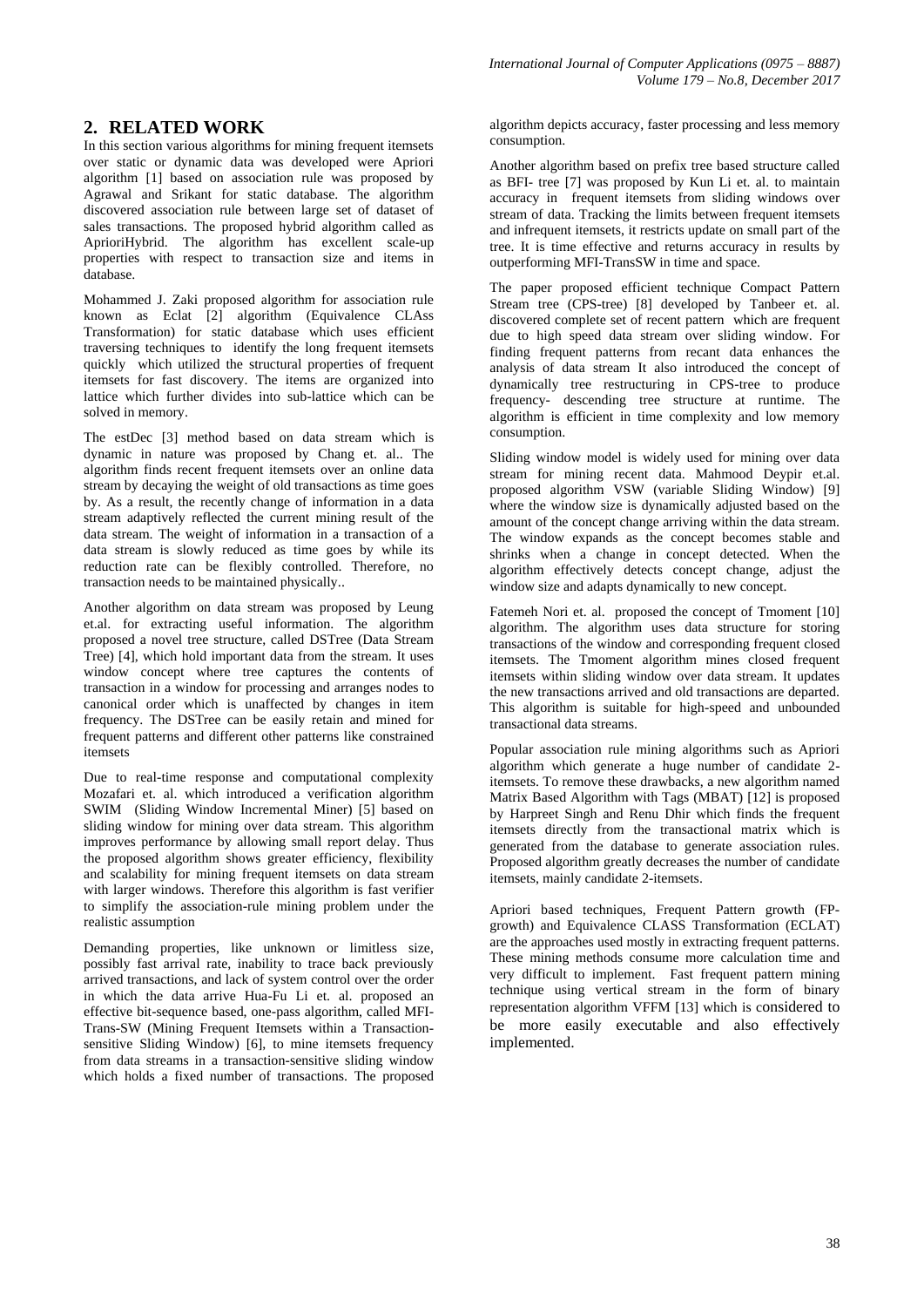| Name of<br><b>Algorithm</b> | <b>Processing Time</b><br>(sec) | <b>Memory</b><br><b>Utilization (MB)</b> | <b>Implementation Tool</b>  | Data scan     | <b>Application area</b> |
|-----------------------------|---------------------------------|------------------------------------------|-----------------------------|---------------|-------------------------|
| Apriori                     | 0.25                            | 30                                       | $\mathsf{C}$                | Multiple Scan | <b>Static Database</b>  |
| Prefix based                | 30                              | 1.5                                      | Sun Ultra-2 Work<br>Station | Multiple Scan | <b>Static Database</b>  |
| estDec                      | 0.25                            | 15                                       | $\mathsf{C}$                | Multiple Scan | <b>Online Database</b>  |
| <b>DSTree</b>               | 60                              | 30                                       | $C++$                       | Multiple Scan | Real Time               |
| <b>SWIM</b>                 | 0.2                             | 15                                       | $\mathcal{C}$               | Single Scan   | Streaming               |
| <b>MFI-Trans SW</b>         | 50                              | 15                                       | Microsoft visual C++<br>6.0 | Single Scan   | <b>Real Time</b>        |
| BFI-stream                  | 30                              | 30                                       | $C++$                       | Single Scan   | <b>Online Database</b>  |
| CPS-tree                    | 600                             | 10                                       | Microsoft visual C++<br>6.0 | Single Scan   | <b>Online Database</b>  |
| <b>VSW</b>                  | 0.01                            | 0.60                                     | $C++$                       | Single Scan   | <b>Real Time</b>        |
| Tmoment                     | 0.001                           | 0.70                                     | $C++$                       | Single Scan   | Real Time               |
| <b>MBAT</b>                 | 0.01                            | 20                                       | $\mathcal{C}$               | Single Scan   | <b>Static Database</b>  |
| <b>VFFM</b>                 | 0.4                             | 1.5                                      | Java 1.2.0                  | Single Scan   | <b>Static Database</b>  |

**Table 1. Comparison analysis of frequent itemsets mining algorithms**

#### **3. CONCLUSION**

The aim of the study was to survey different algorithm used for mining over data stream providing in depth knowledge of data stream. As due to high volume incoming data generated from various applications, data stream its becoming typical to handle because of unbounded, massive, high-speed and variant nature. Mining.

The survey paper is comparison of various mythologies for mining frequent itemsets over static and dynamic database. The paper gives guidance on the different frequent mining algorithms based on different parameter which will be helpful in further research work semantic annotation for frequent patterns, and contextual analysis of frequent patterns.

## **4. ACKNOWLEDGMENTS**

A special thanks to Sneha Ambhore and Sneha Parit for supporting and helping in survey and making the comparative analysis of different mining algorithms.

#### **5. REFERENCES**

- [1] Agrawal, R., & Srikant, R. 1994. "Fast algorithms for mining association rules", In Proc. VLDB int. conf. very large databases (pp. 487–499).
- [2] Zaki, M. 2000. "Scalable algorithms for association mining", IEEE Transactions on Knowledge and Data Engineering, 12(3), 372–390.
- [3] Chang, J., & Lee, W. S. 2003. "Finding recently frequent itemsets adaptively over online transactional data streams", Information Systems, 31(8), 849–869.
- [4] [Leung, C. K.- S., & Khan, O. I. 2006. "DSTree: A tree structure for the mining of frequent sets from data streams", In Proc. ICDM (pp. 928–932).
- [5] Mozafari, B., Thakkar, H., & Zaniolo, C. 2008. "Verifying and mining frequent patterns from large windows over data streams", In Proc. int. conf. ICDE (pp. 179– 188).
- [6] Li, H.-F., & Lee, S.-Y. 2009. "Mining frequent itemsets over data streams using efficient window sliding techniques", Expert Systems with Applications, 36(2), 1466–1477.
- [7] Li, K., Wang, y. y., Ellahi, M., Wang, H.-an 2008. "Mining recent frequent itemsets in data streams, IEEE fifth Int. conf. on Fuzzy Syatem and Knowledge Discovery".
- [8] Tanbeer, S. K., Ahmed, C. F., Jeong, B. S., Lee, Y. K. 2009. "Sliding window-based frequent pattern mining over data streams", Information Sciences 179 (2009) 3843–3865
- [9] Deypir, M., Sadreddini, M. H., Hashemi, S. 2012. "Towards a variable size sliding window model for frequent itemset mining over data streams", Computers & Industrial Engineering 63 (2012) 161–172.